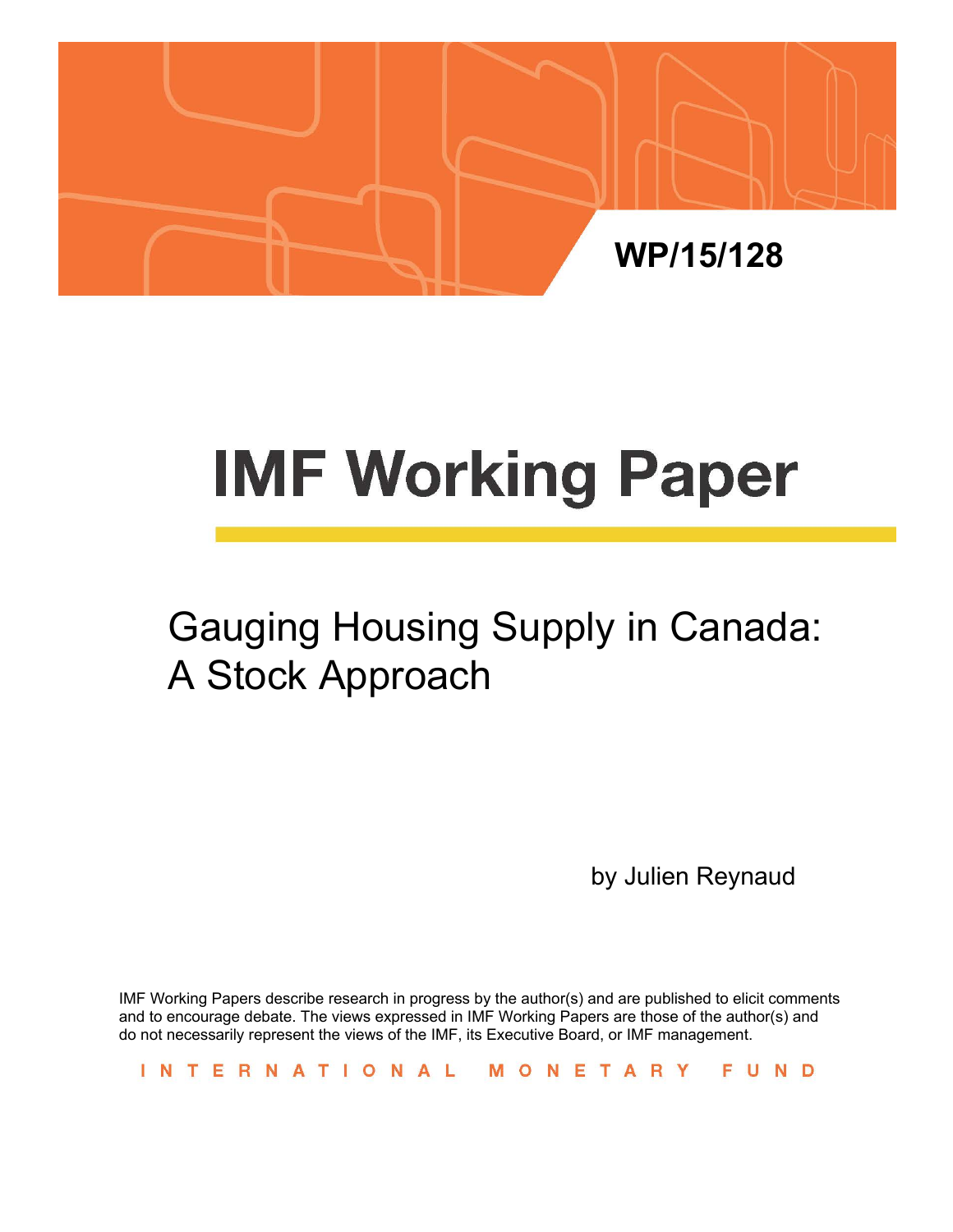#### Western Hemisphere Department

#### **Gauging Housing Supply in Canada: A Stock Approach**

#### **Prepared by Julien Reynaud**<sup>1</sup>

Authorized for distribution by Trevor Alleyne

June 2015

*IMF Working Papers* **describe research in progress by the author(s) and are published to elicit comments and to encourage debate.** The views expressed in IMF Working Papers are those of the author(s) and do not necessarily represent the views of the IMF, its Executive Board, or IMF management.

#### **Abstract**

This paper estimates Canada's housing stock to gauge the supply-side component of the recent exuberance in the Canadian housing sector. The paper adds to the current related literature by focusing on housing units and reconstructing housing stock and households series. An error correction model is estimated at the provincial level over the period 1980-2013 to estimate a measure of housing stock desequilibrium. The model predicts an excess supply in the order of  $\frac{1}{2}$  percent above the housing stock level consistent with fundamentals as of 2013.

JEL Classification Numbers: O18, R21, R31.

Keywords: Housing, Real Estate, Canada.

Author's E-Mail Address: jreynaud@imf.org

<sup>&</sup>lt;sup>1</sup> I would like to thank David Albouy, Roberto Cardarelli, Jihad Dagher, Erik Drysdale, Richard Gabay, Paulo Medas, Christos Ntantamis, and Fotios Raptis for their comments and suggestions, as well as participants to the 47th Annual Conference of the Canadian Economics Association. Tim Mahedy provided excellent research assistance.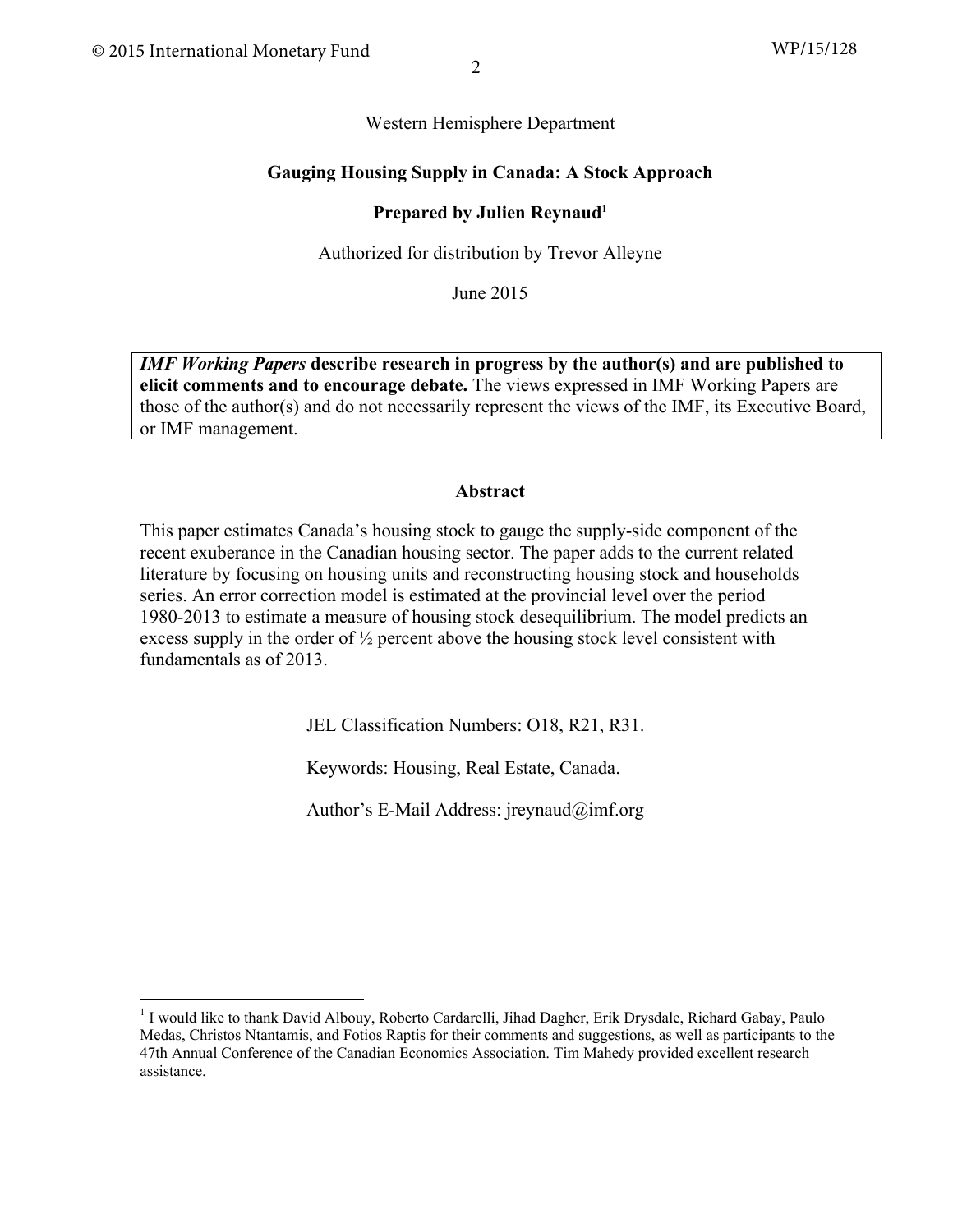### **Content**

# **Figures**

| <b>Tables</b><br>Tables $\mathcal{L}$ and $\mathcal{L}$ and $\mathcal{L}$ and $\mathcal{L}$ and $\mathcal{L}$ and $\mathcal{L}$ and $\mathcal{L}$ and $\mathcal{L}$ and $\mathcal{L}$ and $\mathcal{L}$ and $\mathcal{L}$ and $\mathcal{L}$ and $\mathcal{L}$ and $\mathcal{L}$ and $\mathcal{L}$ and $\mathcal{L}$ and $\mathcal{L$ |  |
|--------------------------------------------------------------------------------------------------------------------------------------------------------------------------------------------------------------------------------------------------------------------------------------------------------------------------------------|--|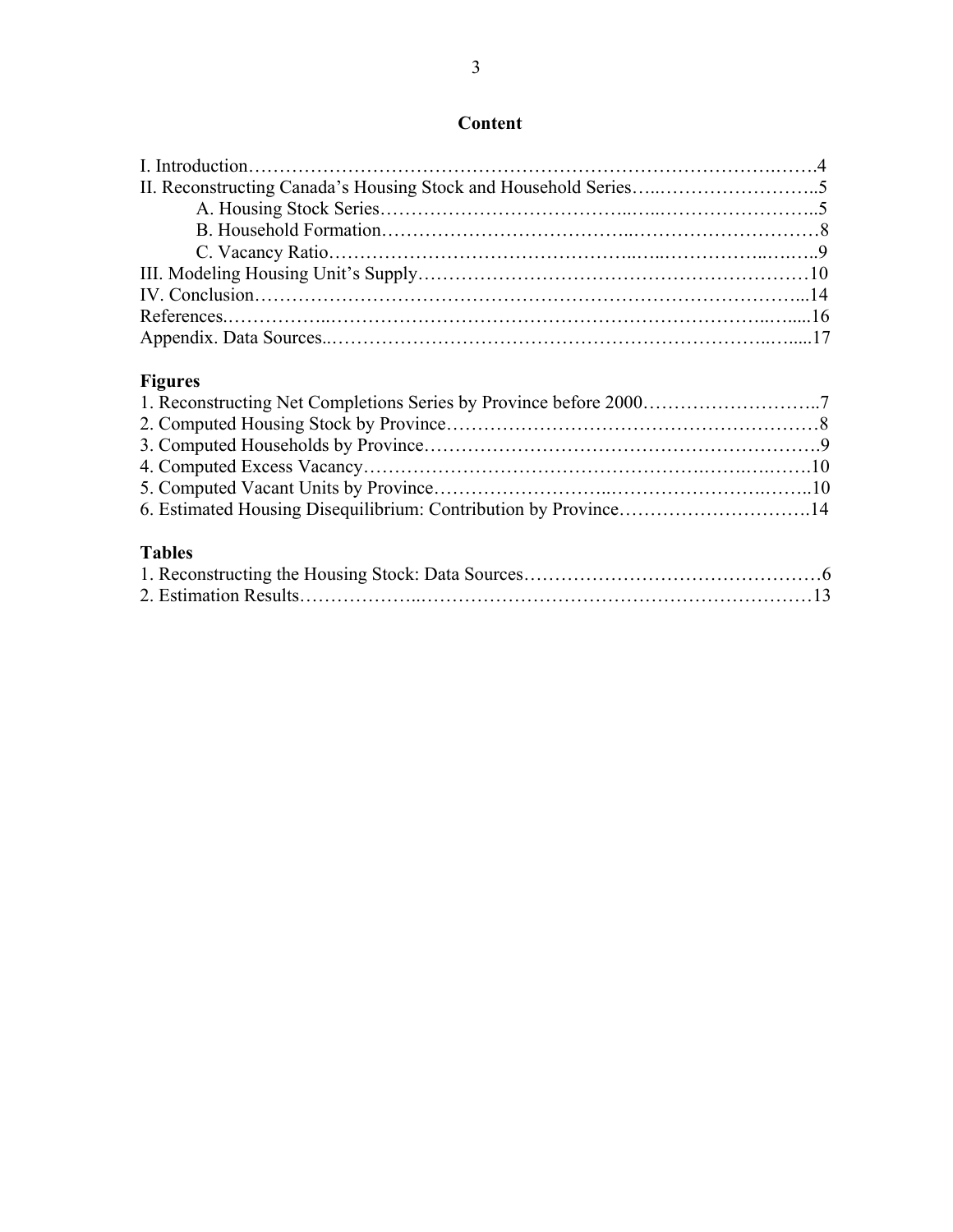#### **I. INTRODUCTION**

Like in many other advanced economies, the Canadian housing sector experienced some exuberance over the last decade. Demand for housing has increased sharply, with real house prices almost doubled since early 2000s, the largest increase among advanced economies over the period according to the Organization for Economic Co-operation and Development (OECD, 2012). This increase has also been relatively broad based across the provinces. On the supply side, the last decade witnessed a boom in investment in new housing that helped push up home ownership rates to historical highs (Dupuis and Zheng, 2010). More recently, thanks to strong monetary and fiscal stimulus measures in the aftermath of the Great Recession, it took only a year and a half for Canadian residential investment to return to its pre-recession level, against the average 3 to 4 years in previous cycles (Bank of Canada, 2011). Yet, the last time residential investment-to-GDP ratio reached the 7 percent threshold, the Canadian housing sector went through a long subsequent period of stagnation. With current house prices and construction activity at historical highs, an adjustment is likely to take place in the coming years.

The bulk of research on the Canadian housing sector focuses on explaining the demand-side determinants. The wealth effect from the sharp increase in the terms of trade, a constant increase in labor force participation and strong net migration flows may have pushed up house prices. Demand for housing was also sustained by financial innovation and the steady decline in real mortgage rates also boosted demand as affordability of housing reached historical low levels. While the fundamentals behind housing demand have been extensively studied, only a few have looked at the supply side. Yet, according to the Bank of Canada (Dupuis and Zheng, 2010; Bank of Canada, 2013) and the Canadian Mortgage and Housing Corporation (Lewis, 2008), the completion of new housing units outpaced the demographic component of demand for housing units from 2002 to 2008, i.e. household formation, which inevitably raises concern about potential overbuilding and therefore excess supply.

This paper estimates Canada's housing stock to determine whether there is an excess supply of housing units. To do so, I proceed as follows: in the following section, I construct yearly time series of Canada's housing stock and household formation at the provincial level. In section three, I estimate an empirical model in the spirit Ball et al. (2010) to derive an estimate of the equilibrium housing stock where the housing stock is a function of a set of underlying fundamentals (including household formation, household disposable income, construction costs, mortgage rates, and house prices growth). The empirical model estimates an error-correction equation controlling for nonstationarity using pooled mean-group estimator for a panel of the ten provinces over the period 1982-2013. Disequilibrium in the housing stock is thus derived by comparing current housing units with the predicted values of the model. The results reveal some excess supply in housing units, particularly during in the build-up of the Great Recession, during which there were about 120,000 housing units in excess, or slightly above 1 percent of the total housing stock.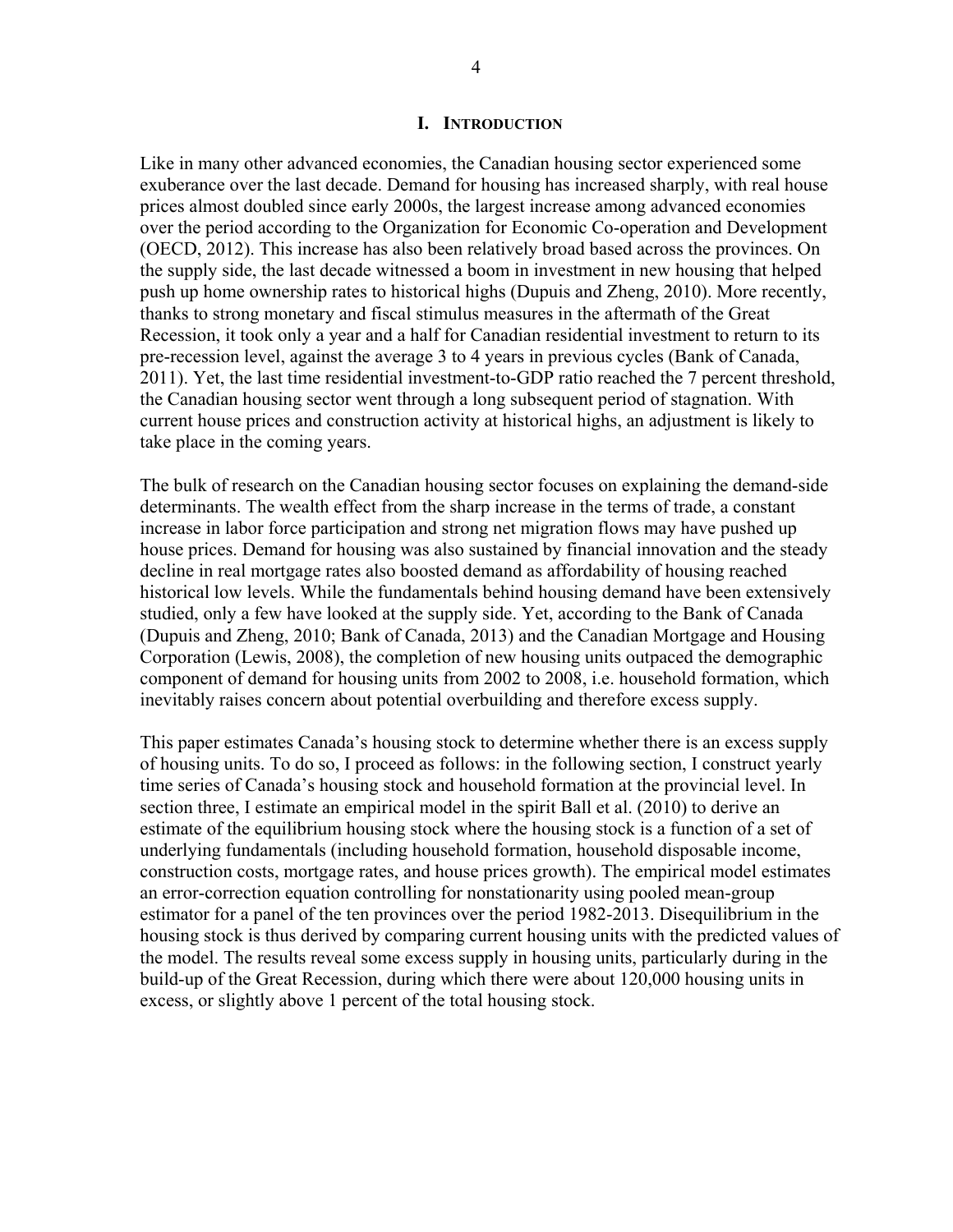#### **II. RECONSTRUCTING CANADA'S HOUSING STOCK AND HOUSEHOLD SERIES**

#### **A. Housing Stock**

There are some shortcomings in publicly-available data of housing indicators in Canada, particularly on the housing stock and household formation. Series published by Statistics Canada (StatCan) on the housing stock have been discontinued in 2000. Afterward, the main source of data on Canada housing stock is the CENSUS that provides household and private dwelling estimates every five years. The latter is also subject to biases, in particular the under-estimation of dwellings and households given the method of counting (i.e. missed household during the counting) (Gabay, 2011).

To reconstruct series of housing stock and household formation we use a simple stock model as follows (IMF, 2012). The stock of existing housing  $(H_t)$  is the sum of occupied units  $O_t$ , or equivalently the number of households, and vacant units  $V_t$ :

$$
H_t = O_t + V_t \tag{1}
$$

Occupancy in period t is defined as the occupancy in period  $t-1$  plus net household formation  $(HF_t^n)$ :

$$
O_t = O_{t-1} + HF_t^n \tag{2}
$$

$$
HF_t^n = IN_t - OUT_t \tag{3}
$$

where  $IN_t$  is the number of newly occupied units, or *gross household formation*, and  $OUT_t$ 

the newly vacated units. Vacant units in period t are defined as the vacancy in period  $t-1$ minus net household formation  $(HF_t^n)$  and demolition  $(DEM_t)$  plus newly built units  $NEW_t$ and additions,  $ADD_t$ :

$$
V_t = V_{t-1} - HF_t^n - DEM_t + NEW_t + ADD_t \tag{4}
$$

Excess supply is defined as:

$$
H_t - H_t^* = (O_t - O_t^*) + (V_t - V_t^*)
$$
\n(5)

where  $(V_t - V_t^*)$  is the excess vacancy, i.e. the difference between the current level of vacant units and its normal or equilibrium level, a measure commonly used to gauge the potential for construction activity.  $(O_t - O_t^*)$  is the excess occupancy that occurs when household formation is above equilibrium.

Overbuilding is defined as the difference between the net change in the stock and net household formation. As the addition of new housing units is feeding the vacant housing segment in the first place, overbuilding appears when  $(NEW_t + ADD_t - DEM_t) > HF_t^n$ . This translates into  $V_t > V_{t-1}$ , which should ultimately increase the housing stock above the level determined by household formation when  $(O_t = O_t^*)$ .

Before estimating  $H^*$  empirically, we need to reconstruct  $H_t$ . Statistics Canada provides data on the total net stock owned and rented, total vacant dwellings for rent or for sale, and occupied stock owned and rented, at both national and provincial level, from 1971 to 2000 at the yearly frequency. As per the stock model developed above and in accordance with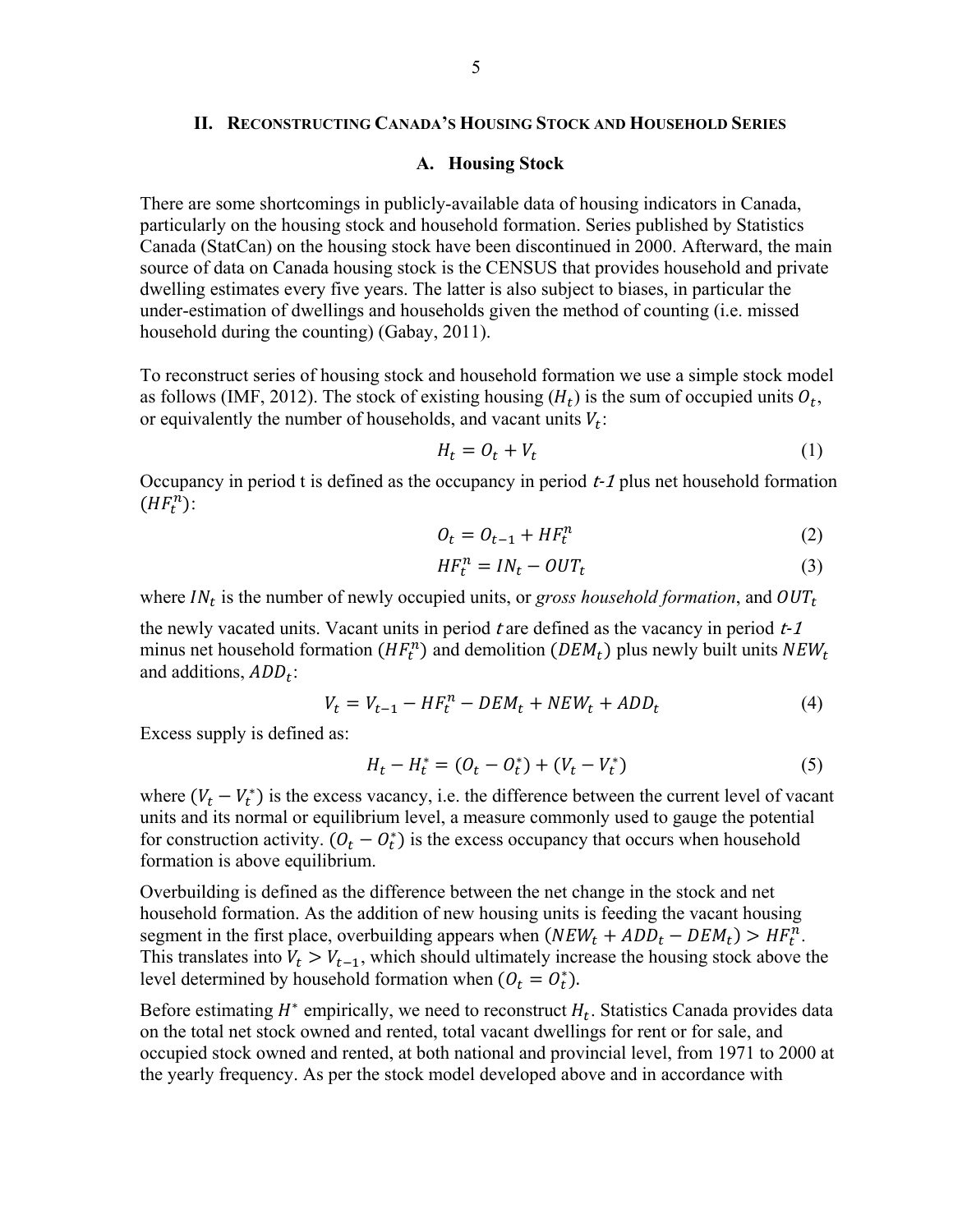StatCan methodology, the housing stock in period t is defined as the stock in period  $t-1$ , plus newly added units (completions) and additions, minus demolitions.2

Starting from the latest available data for the housing stock (2000), the stock is identified as follows:

$$
H_t^e = H_{t-1} + NEW_t + ADD_t - DEM_t
$$

where the  $(NEW_t)$ ,  $(ADD_t)$ , and  $(DEM_t)$  are defined as follows:

| Data         | Title                                                                                    | Source                                                                                                                   |
|--------------|------------------------------------------------------------------------------------------|--------------------------------------------------------------------------------------------------------------------------|
| <b>Stock</b> | Housing stock, dwelling units by type of<br>dwelling and tenure, annual (units).         | Statistics Canada: Table 030-0001.                                                                                       |
| Completion   | Housing starts, under construction and<br>completions, all areas, annual (units)         | Table 027-0009 Canada Mortgage<br>and Housing Corporation.                                                               |
| Conversion   | Building permits, residential values and<br>number of units, by type of dwelling, annual | Statistics Canada. Table 026-0001.                                                                                       |
| Demolition   | Building permits, demolitions by region,<br>annual (units)                               | Statistics Canada. Table 026-0012.<br>Note: Demolition data at the<br>provincial level has been obtained<br>from StatCan |

#### **Table 1**: Reconstructing the Housing Stock: Data Sources

Testing backward our estimated housing stock using 1971 as a starting point yields good results (Figure 1). With the exception of British Columbia for which the difference in two years is meaningful, our estimated net completions are generally consistent with StatCan estimates. Differences between our estimates and StatCan data are to be attributed to updated figures on demolitions I obtained in April 2013. Other issues could be due to backward revisions in data published by CMHC on completions and by StatCan on conversions. Overall, an interesting feature is that the computed estimates are generally lower than StatCan series, which will led to a downward bias in our estimates of excess supply.

 $\overline{a}$ 

 $2^{2}$  Because of the lack of information on the timing of conversions, we assumed all conversions occur within one year. In reality, some of them can take more time depending on the size of the building. Our assumption, however, is unlikely to have a large impact on the housing stock and on our yearly estimates of overbuilding, as conversions represent a relative small share of the overall number of new housing units added per year.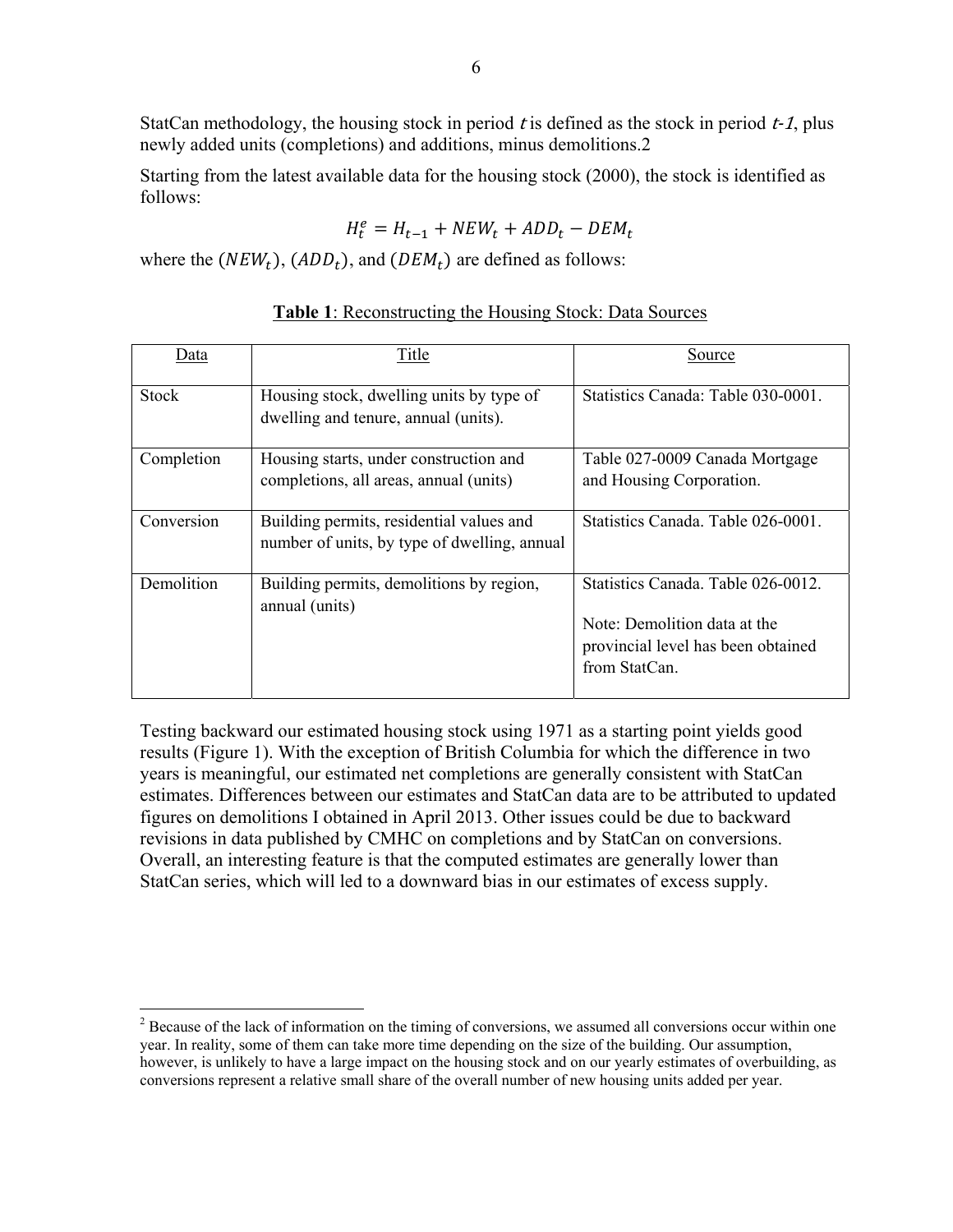

**Figure 1**: Reconstructing Net Completions Series by Province before 2000 (in units)

Source: CMHC, Statistics Canada, author's calculation

The results show that Canada's housing stock almost doubled over the last three decades, with Alberta and British Columbia posting the largest gains (Figure 2). Between 1980 and 2013, Canada's housing stock grew at a yearly average rate of 1.7 percent. The largest provinces posted the most dynamics trends, with Alberta and British Columbia growing at an average yearly 2 percent. This strong growth was at the expense of smaller provinces whose share in the total net stock diminished over the period. Ontario and Quebec shares of the national stock stagnated over this period, at around ¼ and ¼ respectively.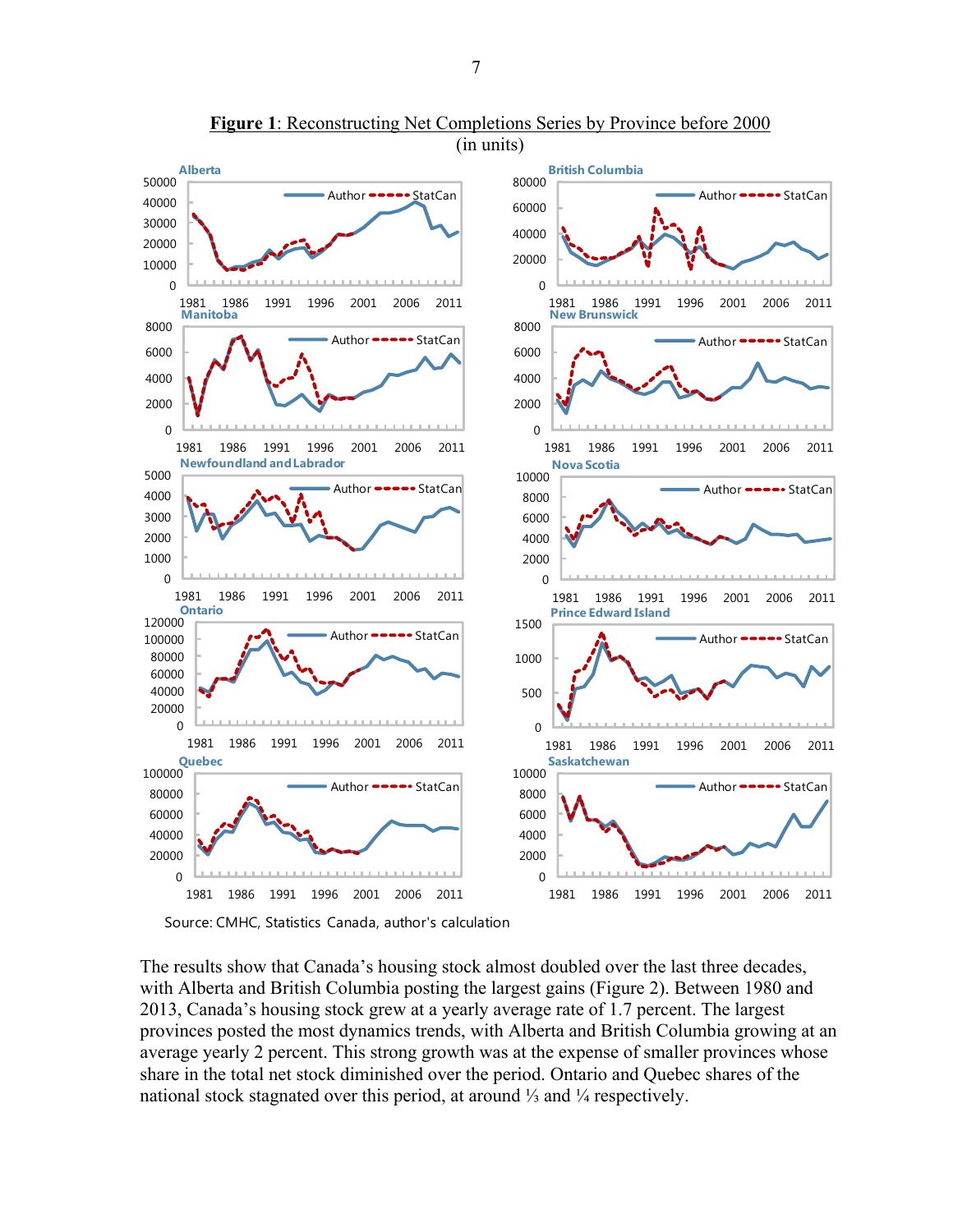

#### **Figure 2**: Computed Housing Stock by Province (in units)

**B. Household Formation** 

Ultimately, when assessing the supply of housing, one has to estimate the equilibrium of the number of households, household formation, and excess vacancy that is the result of overbuilding or exuberant construction. It is generally admitted that household formation is the result of the pace of population growth, the aging of the population, and preferences which are related to living arrangements (in particular the headship rate and the size of the household). The latter's influence could actually be subject to other factors such as rising real wages and increases in social benefits, and more generally financial conditions (CBO, 2008). The assumption that  $(O_t = O_t^*)$  is therefore harder to sustain during boom or bust periods.

A recent reference on research focusing on Canada's household formation in the context of gauging overbuilding is Lewis (2008) that compared 5-years averages household formation from CENSUS to actual completion data. Lewis concluded that homebuilding activity tends to move in sync with changes in household formation. He found that construction activity was roughly in line with household formation up to 2001, and then from 2001 to 2006 the number of new homes constructed in Canada surpassed the net change in households by a considerable margin, pointing to overbuilding. Updating this analysis using the latest available CENSUS (2011) suggests that the cumulative supply of new housing units outpaced household formation by about 10 percent when comparing 2011 with 2001.

Using CMHC, StatCan and CENSUS data, I interpolated household formation to construct series for provinces at the annual frequency. Based on Gabay (2011), I use StatCan population data that provides as better count of population and therefore household, as compared to CENSUS who is biased downward due to counting issues, and extrapolate headship rate that represents the propensity of people in a given age group to form households. The headship rate is calculated as the number of primary household maintainers in that age group divided by the total number of people in the same age segment. The main challenge in estimating household formation lies in the non-demographic component, i.e.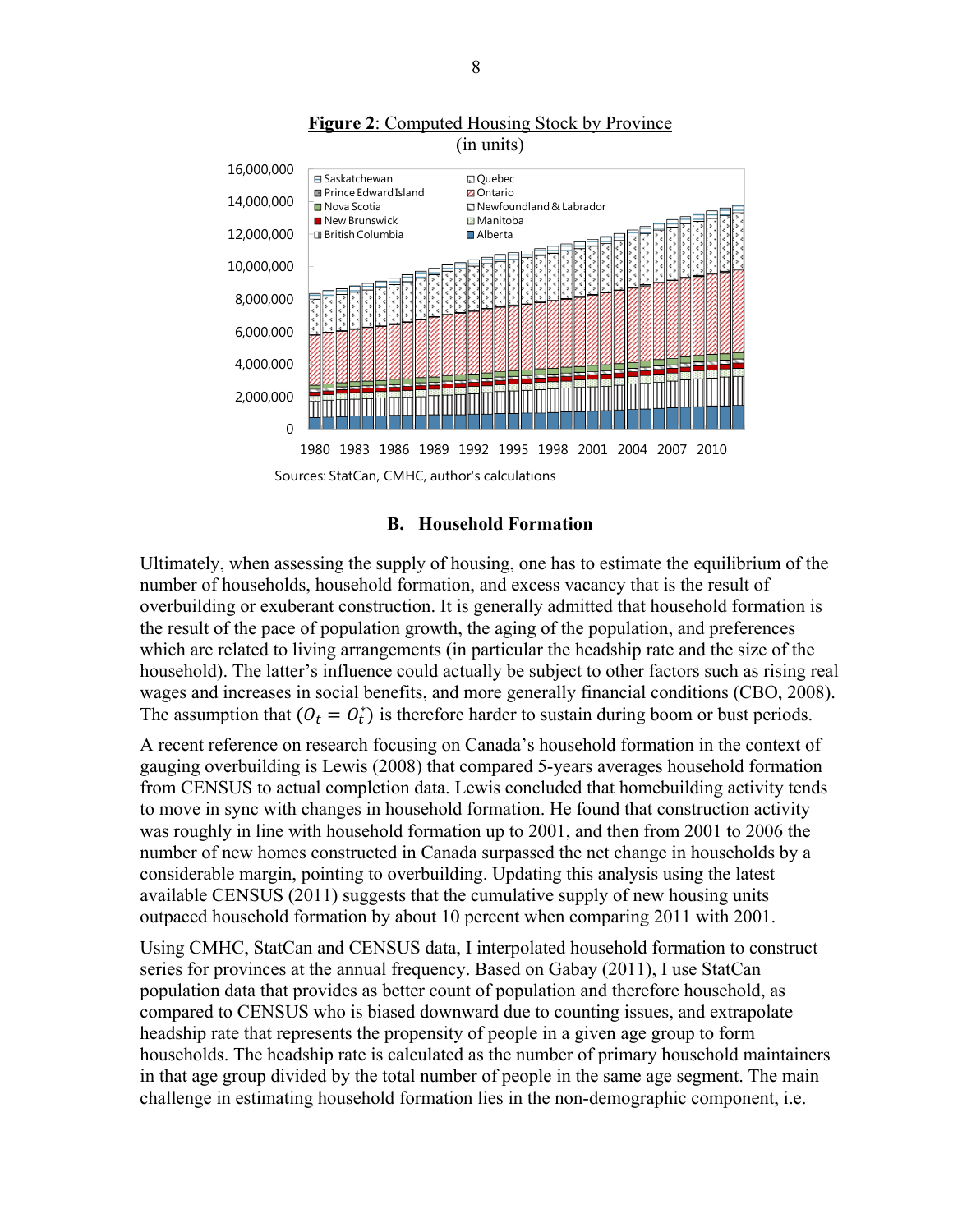income growth and financial conditions as discussed above. Immigration both international and interprovincial is also an important factor in gauging household formation, in particular over the last two decades (Figure 3).



# **C. Vacancy ratio**

With estimates available for both housing stock and household, we are able to deduce vacant housing units as per equation (1). The vacancy ratio, that is, the number of unoccupied units as a share of the housing stock, can therefore be calculated and is found to have reached historical highs in 2008. The lack of reliable data on second homes (whether they are occupied or not) makes it difficult to get an estimate of the "natural" number of unoccupied houses in Canada (i.e. the share of units that remain unoccupied due to frictions in the housing market when the latter is converging to equilibrium). Yet, assuming this share is relatively small and constant over time (in line with what can be deduced from the occasional Survey of Financial Security from Statistics Canada), as share of the total housing stock, the difference between the vacancy ratio and its historical average is a measure of the degree of disequilibrium in the housing stock. Doing so suggest an excess supply of housing of about 1½ percent of the total housing stock as of end 2013 (Figure 4). The provincial contributions are roughly in line with the respective stock sizes, yet the excess supply in Quebec appears relatively high (figure 5). While informative, these findings are based solely on demographics and thus fail to capture the influence of other determinants of construction activity. In the next section a model-based analysis of housing stock is developed, taking into account a few factors that are commonly believed to influence the supply and demand for housing.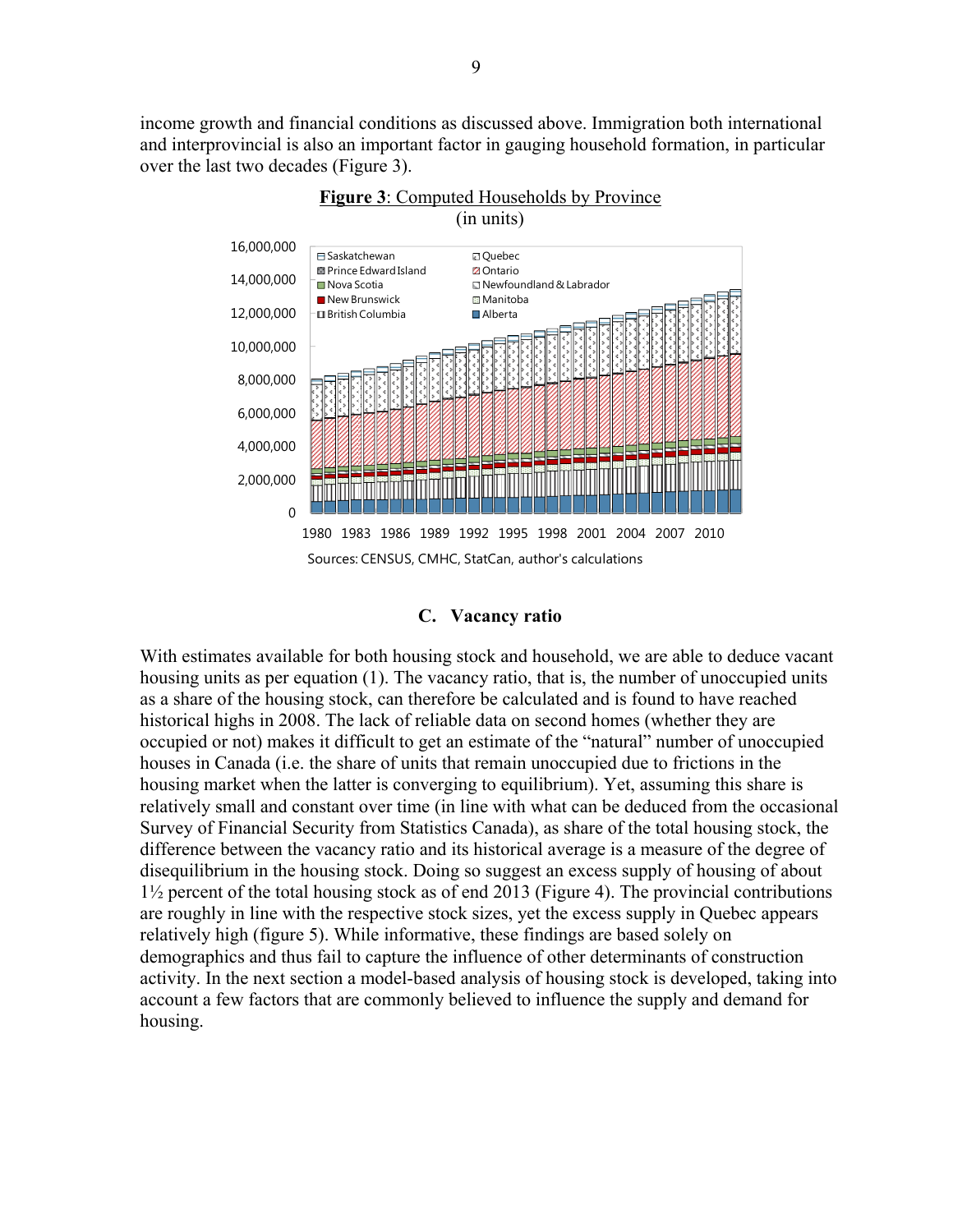



#### **Figure 5**: Computed Vacant Units by Province

#### **III. MODELING HOUSING UNITS' SUPPLY**

Most of the econometric models studying the housing sector in Canada have been produced by Bank of Canada researchers. Demers (2005) explains and forecasts real quarterly housing expenditures in Canada. Allen et al. (2006) model the long-run relationship of resale housing prices and found that new housing prices, union wage rates, and building permits explain resale housing price movements in the long run. Tomura (2008) looks at boom-bust housing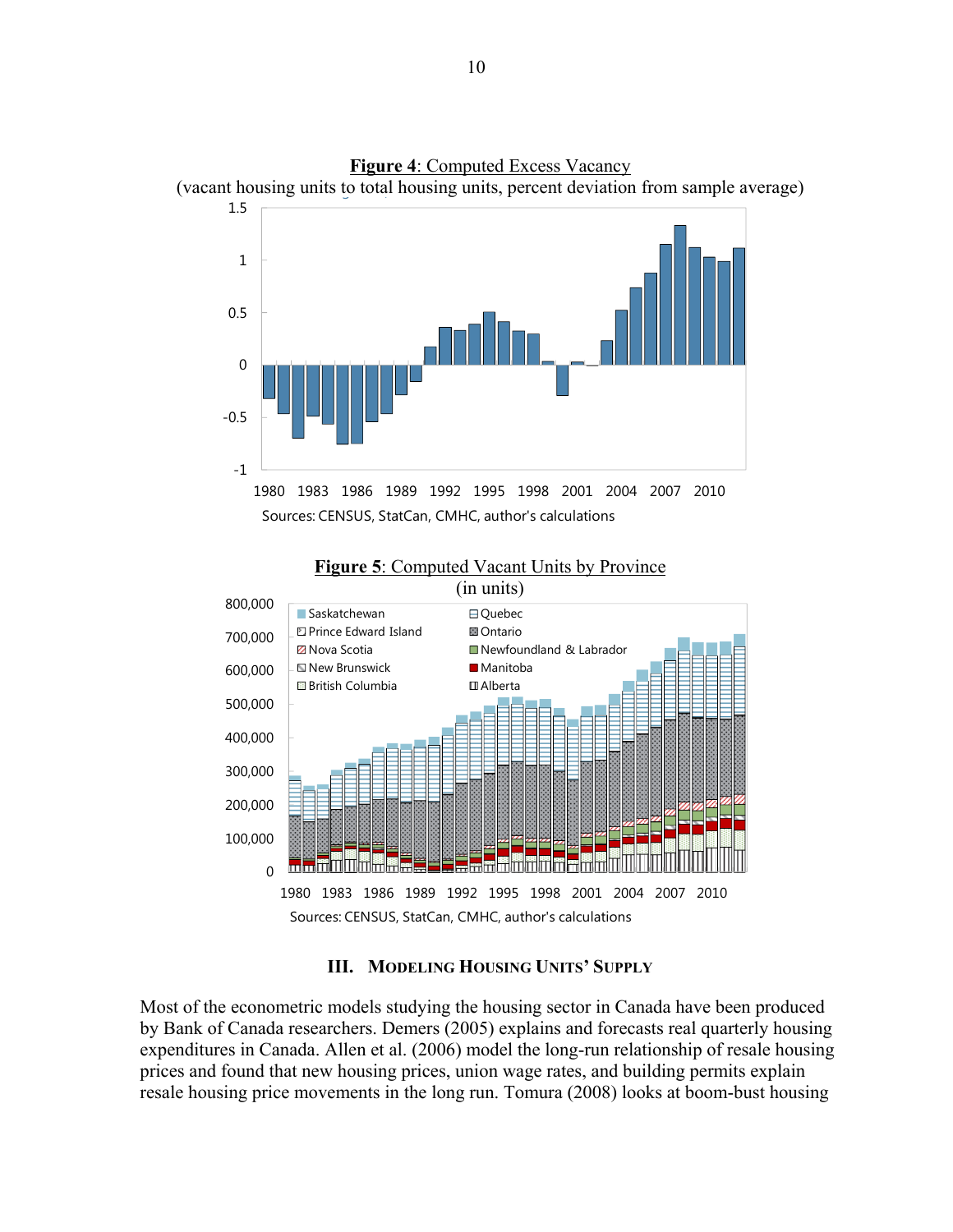cycle in the context of a dynamic stochastic general equilibrium model for a small open economy. Dupuis and Zheng (2010) is of interest for the purpose of my study as they estimate a system of equations that models Canadian housing investment (new and resale) and housing prices.

Mainly because of data constraints, there has been no study on the adequate level of the supply of housing units in Canada. Having resolved the data constraint issue in the previous section, a stock-adjustment model in the spirit of Ball et al. (2010) can be estimated to derive the equilibrium in housing stock  $H^*$ . From the simple static model in Section II.A, the stockadjustment equations follow:

$$
\dot{g} = \alpha_1 g - \alpha_2 R(H, 0, Y) \tag{6}
$$

$$
\dot{H} = \beta_1 \dot{g} - \gamma H \tag{7}
$$

where (.) denotes a time derivative, *R* the imputed rent, *Y* real household disposable income, and  $g$  real house prices. Equation (6) sets the arbitrage relationship for the housing market where the (unobservable) rent is a function of the housing stock, the occupied housing units or number of households, and real income; and  $(\alpha_1, \beta)$  is equal to the return on alternative assets with  $\alpha_1 = i - \pi + \delta$  with *i* stands for the nominal market interest rate,  $\pi$  for nonshelter CPI, and  $\delta$  is the depreciation rate. In equation (7), the adjustment of the stock, or net completion, depends on real house prices growth and the size of the stock. Because  $(\alpha_1 g)$  is expected to represent the cost of the housing asset, i.e. taxation, expenditure and transaction cost, adding expected real capital gain (i.e.  $\dot{g}^e/g$ ) to  $\alpha_1$  will approximate the market efficiency condition. In the latter case one has to take into account a proxy of construction cost when estimating (7).

The estimated housing stock equilibrium can be derived from (6) and (7) as follows:

$$
\ln(H) = \rho_1 \ln(g) + \rho_2 \ln(0) + \rho_3 \ln(Y) - \rho_4 r + \varepsilon \tag{8}
$$

where  $r = i - \pi + \delta - (\dot{g}^e/g)$ .

From (8), the housing stock disequilibrium is therefore recovered using (5). To estimate  $H^*$ we estimate an error-correction specification controlling for nonstationarity using pooled mean-group estimator. This model constrains the long-run coefficient vector to be equal across panels while allowing for group-specific short-run and adjustment coefficients. Because the calculation of  $(g^e/g)$  is bound to data constraint, we estimate (8) with  $r = i \pi$  and add a proxy for construction cost. The latter is proxied by the share of construction workers into workers of the good-producing industries. This measure evolves in line with the standard weekly average earnings of construction sector workers, which is predominantly used since wages represent the largest share of construction cost. The equilibrium in the good-producing labor market indeed sets wages, although one can argue that unions in the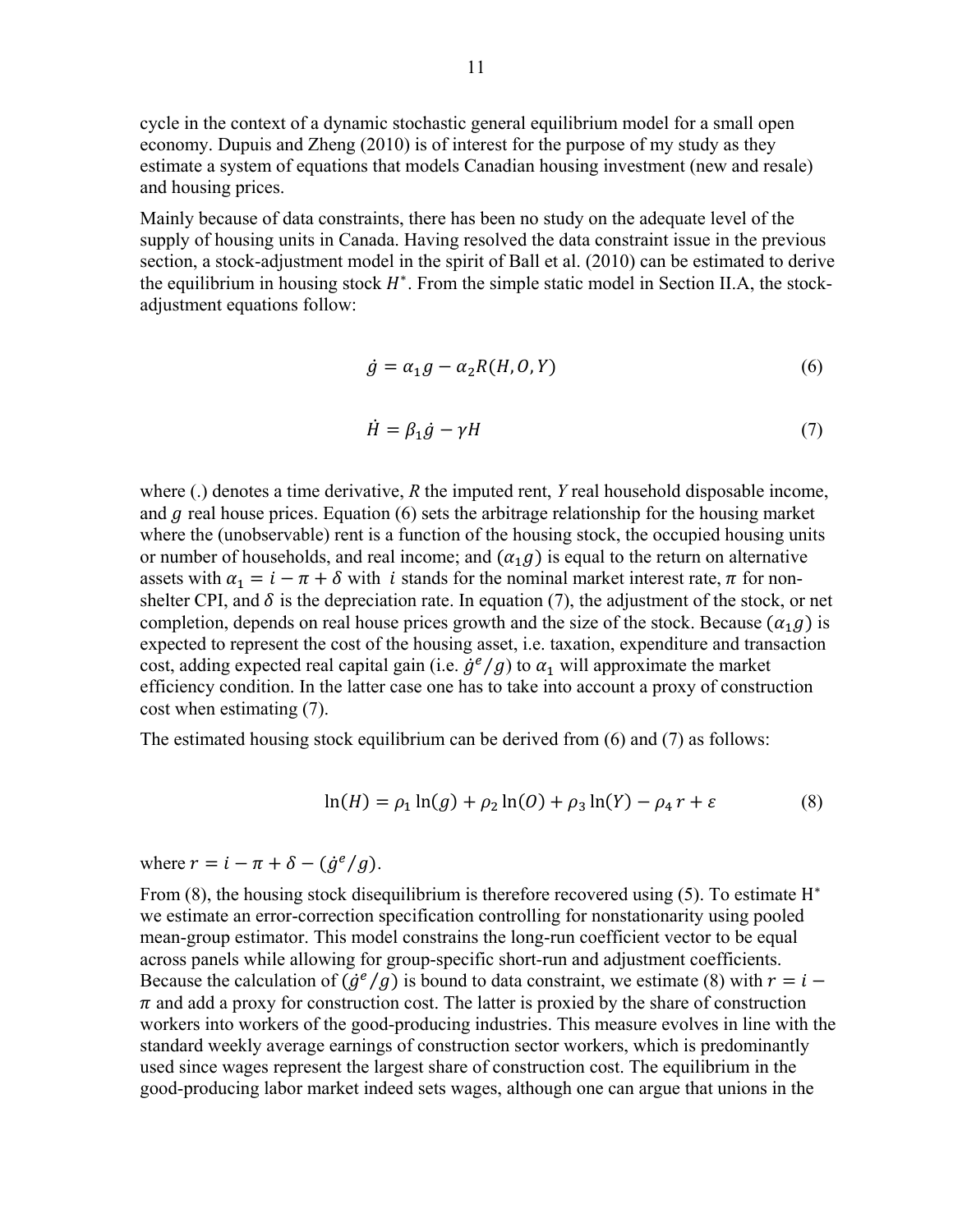construction sector in Canada are powerful enough to limit wage flexibility. Housing stock and households are entering as logarithms, as well as household average after-tax income. House prices are based on average prices provided by the Canadian Real Estate Association and are deflated by CPI excluding shelter provincial indices. The model is estimated over 1982-2013 on yearly data for the ten Canadian provinces.

Under a dynamic panel specification, from (8), an autoregressive distributive lag  $(p, q_1, \ldots, q_p)$  process as follows is assumed:

$$
h_{i,t} = \sum_{j=1}^{p} \sigma_{i,j} h_{i,t-j} + \sum_{j=0}^{q} \tau_{i,j} X_{i,t-j} + \mu_i + \epsilon_{i,t}
$$
(9)

where the number of provinces  $i = 1, ..., N$  with  $N=10$ ; the number of periods  $t = 1, ..., T$ with  $T=31; X_{i,t}$  is a kx 1 vector of explanatory variables including households, household disposable income, mortgage rate, construction cost, and house prices growth, ;  $\tau_{i,t}$  are the k x 1 coefficient vectors;  $\sigma_{i,t}$  are the scalars; and  $\mu_i$  is the group-specific effect. Estimating an error-correction model leads to the following reparameterization of (9):

$$
\Delta h_{i,t} = \varphi_i \big( h_{i,t-1} - \omega_i X_{i,t} \big) + \sum_{j=1}^{p-1} \rho_{i,j}^* \, \Delta h_{i,t-1} + \sum_{j=0}^{q-1} \tau_{i,j}^* \, X_{i,t-j} + \mu_i + \epsilon_{i,t} \tag{9}
$$

where  $\varphi_i = -(1 - \sum_{j=1}^{p-1} \rho_{i,j})$ ;  $\omega_i = \sum_{j=0}^{q-1} \tau_{i,j}^* / (1 - \sum_k \rho_{i,k})$ ;  $\rho_{i,j}^* = -\sum_{m=j+1}^{p-1} \rho_{i,m}$ ; and  $\tau_{i,j}^* = -\sum_{m=j+1}^q \tau_{i,m}$  $m=j+1$ 

Table 2 presents the results. The main results are presented in the "Pooled mean-group" column. The upper panel of the table shows the long-run relation, i.e the normalized cointegration relationship. The demographic component is significant, positive and turns out to be the largest coefficient which is line with expectation that household demand is the main determinant of the housing stock. As expected as well, household income is also positive and significant. Interest rate plays negatively on the level of the housing stock, while construction cost is also negatively linked to the stock but not significant. Finally, the coefficient on house prices is negative and significant, suggesting that an increase in prices will lower the demand for housing stock as expected. The disequilibrium reflects the fact that the housing stock cannot adjust immediately to changes in demand, arising from variations in income, demographics or interest rates.

Turning now to the short-run adjustment, the speed of adjustment to the disequilibrium in housing stock is relatively high at around -0.2. This adjustment varies quite widely across provinces. Interestingly, the growth in lagged house prices has a positive impact on the changes in housing stock, in line with expectations that the profitability of residential investment is positively correlated with expectations of price increase.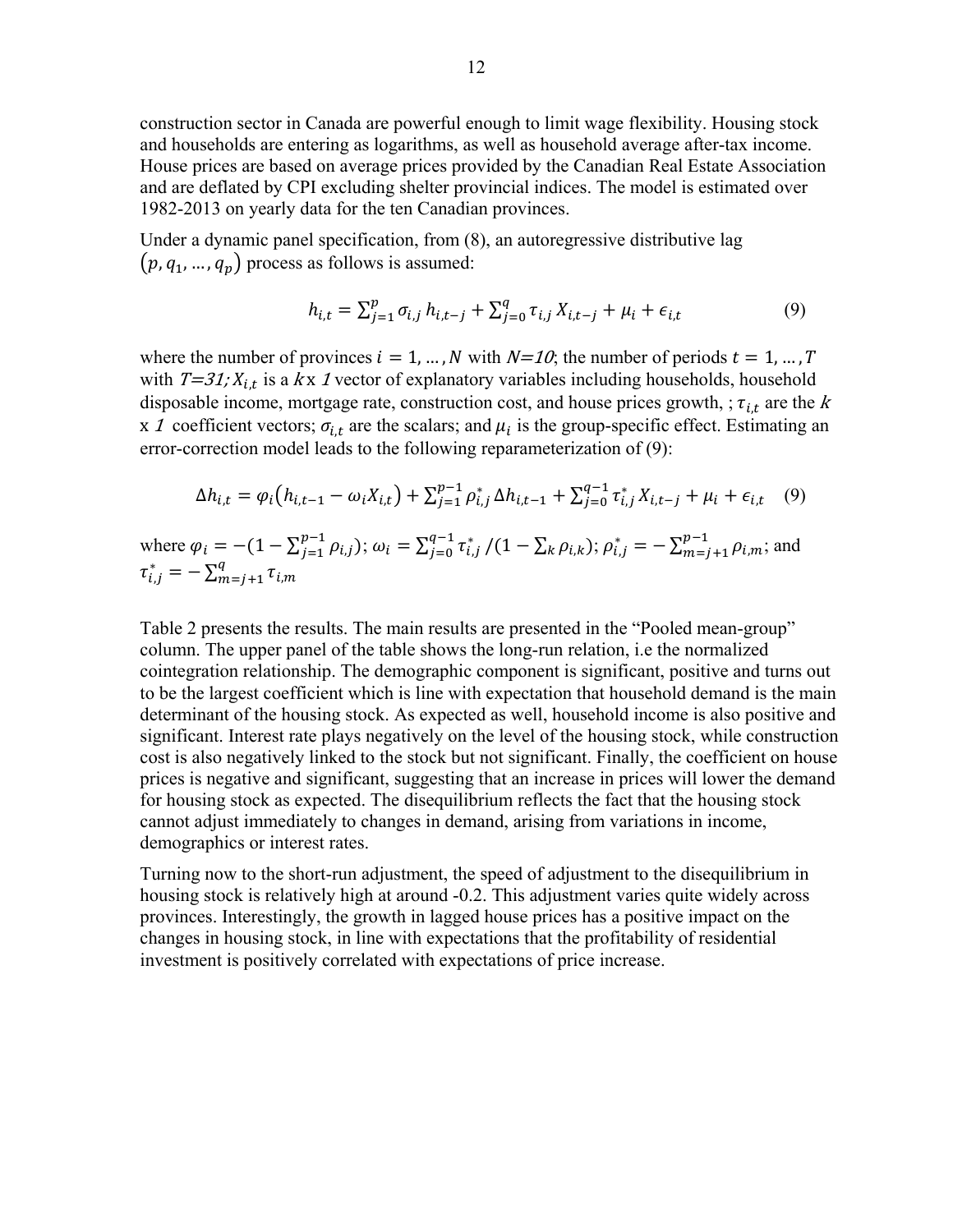|                   | Pooled<br>mean-group             | Dynamic<br>fixed-effects             | AL                               | $\rm BC$                         | <b>MN</b>                        | ${\rm NB}$                       | $\rm NL$                         | $_{\rm NS}$                      | ON                               | PEI                              | QU                               | $\ensuremath{\mathbf{SK}}\xspace$ |
|-------------------|----------------------------------|--------------------------------------|----------------------------------|----------------------------------|----------------------------------|----------------------------------|----------------------------------|----------------------------------|----------------------------------|----------------------------------|----------------------------------|-----------------------------------|
| Long-run          |                                  |                                      |                                  |                                  |                                  |                                  |                                  |                                  |                                  |                                  |                                  |                                   |
| Households        | $0.8783$ $^a\,$<br>0.0170        | $0.9034$ <sup>a</sup><br>0.0265      |                                  |                                  |                                  |                                  |                                  |                                  |                                  |                                  |                                  |                                   |
| Income            | $0.1297$ <sup>a</sup><br>0.0109  | $0.1869$ <sup>a</sup><br>0.0227      |                                  |                                  |                                  |                                  |                                  |                                  |                                  |                                  |                                  |                                   |
| Interest rate     | $-0.4339$ <sup>a</sup><br>0.0428 | $-0.6609$ <sup>b</sup><br>$0.0872\,$ |                                  |                                  |                                  |                                  |                                  |                                  |                                  |                                  |                                  |                                   |
| House prices      | $-0.0211$ <sup>b</sup><br>0.0104 | $-0.0797$ <sup>a</sup><br>0.0222     |                                  |                                  |                                  |                                  |                                  |                                  |                                  |                                  |                                  |                                   |
| Construction cost | 0.0072<br>0.0058                 | $-0.0138$<br>0.0139                  |                                  |                                  |                                  |                                  |                                  |                                  |                                  |                                  |                                  |                                   |
| Short-run         |                                  |                                      |                                  |                                  |                                  |                                  |                                  |                                  |                                  |                                  |                                  |                                   |
| Error-correction  | $-0.2041$ <sup>a</sup><br>0.0406 | $-0.1246$ <sup>a</sup><br>0.0155     | $-0.5365$ <sup>a</sup><br>0.1160 | $-0.2343$ <sup>a</sup><br>0.0592 | $-0.2073$ <sup>a</sup><br>0.0253 | $-0.1299$ <sup>b</sup><br>0.0598 | $-0.1209$ <sup>a</sup><br>0.0277 | $-0.1778$ <sup>a</sup><br>0.0248 | -0.0676 $a$<br>0.0226            | $-0.2219$ <sup>a</sup><br>0.0508 | -0.2089 $^{\it a}$<br>0.0255     | $-0.1354$ <sup>a</sup><br>0.0178  |
| Households        | $0.1508$ <sup>a</sup><br>0.0583  | $0.2127$ <sup>a</sup><br>0.0353      | 0.0680<br>0.1869                 | 0.1206<br>0.0834                 | $0.2717$ <sup>a</sup><br>0.0863  | 0.1320<br>0.1239                 | $0.0879$ <sup>c</sup><br>0.0549  | $-0.0021$<br>0.0852              | $0.5486$ <sup>a</sup><br>0.0964  | $-0.1363$<br>0.1595              | $0.2744$ <sup>a</sup><br>0.0971  | $0.1430$ <sup>a</sup><br>0.0500   |
| Income            | 0.0082 h<br>0.0041               | $0.0077$ $c$<br>0.0043               | 0.0226<br>0.0196                 | $-0.0011$<br>0.0197              | 0.0118<br>0.0090                 | $0.0301$ $c$<br>0.0167           | $-0.0078$<br>0.0062              | $-0.0002$<br>0.0111              | 0.0009<br>0.0102                 | 0.0234<br>0.0178                 | 0.0021<br>0.0093                 | $-0.0002$<br>0.0056               |
| Interest rate     | $-0.0164$ <sup>b</sup><br>0.0131 | 0.0095<br>0.0088                     | 0.0784<br>0.0480                 | 0.0030<br>0.0287                 | $-0.0110$<br>0.0144              | 0.0039<br>0.0189                 | $-0.0051$<br>0.0185              | 0.0176<br>0.0155                 | $-0.0181$ <sup>c</sup><br>0.0108 | 0.0916 h<br>0.0350               | $-0.0386$ <sup>a</sup><br>0.0122 | -0.0354 $^{\it a}$<br>0.0123      |
| House prices      | $0.0280$ $^a\,$<br>0.0070        | $0.0420$ <sup>a</sup><br>0.0069      | $-0.0035$<br>0.0193              | $0.0533$ <sup>a</sup><br>0.0189  | $0.0543$ <sup>a</sup><br>0.0148  | 0.0339<br>0.0263                 | 0.0420 <sup>b</sup><br>0.0182    | $-0.0080$<br>0.0176              | $0.0656$ <sup>a</sup><br>0.0193  | $-0.0021$<br>0.0354              | 0.0211<br>0.0151                 | $0.0235$ <sup>a</sup><br>0.0083   |
| Construction cost | $-0.0053$ $^{c}$<br>0.0027       | $-0.0004$<br>0.0029                  | $-0.0048$<br>0.0151              | $-0.0192 h$<br>0.0087            | $-0.0041$<br>0.0039              | $-0.0179 h$<br>0.0088            | $-0.0006$<br>0.0043              | $-0.0080$<br>0.0060              | 0.0005<br>0.0087                 | 0.0091<br>0.0097                 | 0.0004<br>0.0046                 | -0.0085 $^{\circ}$<br>0.0052      |
| Constant          | $0.0840$ $^a\,$<br>0.0194        | $-0.0473$<br>0.0507                  | $0.2387$ $c$<br>0.1447           | $0.1107$ $c$<br>0.0649           | $0.0772$ <sup>c</sup><br>0.0473  | 0.0403<br>0.0325                 | $0.0452$ $^{c}$<br>0.0273        | $0.0656$ $c$<br>0.0408           | $0.0434$ $^{c}$<br>0.0228        | 0.0382<br>0.0436                 | 0.1196 h<br>0.0559               | 0.0610 c<br>0.0325                |

**Table 2**: Estimation Results of Equation (9)

*Standard errors in italic. a indicates significance at the 1 percent level, b at the 5 percent level and c at the 1 percent level.*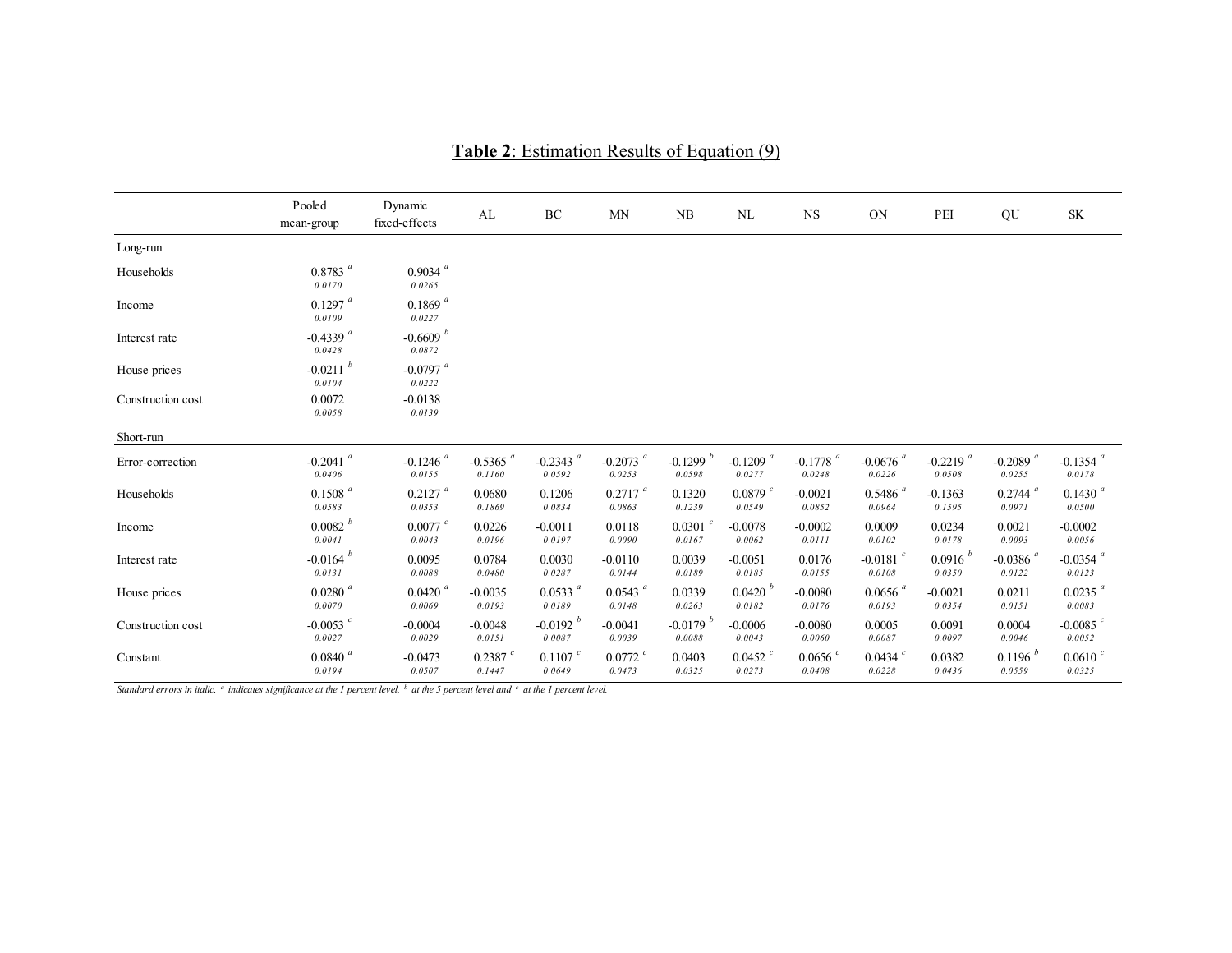From the estimations results, an estimate of the equilibrium housing stock  $H^*$  can be compared to the current stock  $H$  to derive the measure of disequilibrium. Figure 6 plots the overall housing disequilibrium in units by provinces. Not surprisingly, in view of the province's size, Ontario is the main contributor over the sample. The estimate captures well the early 1990s housing boom, as well as the one that occurred in the late 2000s. At its peak, the disequilibrium represented about 120,000 units, which translate into about 1 of the housing stock.<sup>3</sup> Interestingly, the estimated disequilibrium turns out to be a good and robust predictor of house prices. However, since disequilibrium is not permanent, the measure of disequilibrium is expected to be stationary, possibly around zero so that market forces are bringing demand and supply to equalize over time.



# **Figure 6**: Estimated Housing Disequilibrium: Contribution by Province

#### **IV. CONCLUSION**

This paper intends to shed new light on the supply of housing units in Canada. It contributes to the existing literature by (i) providing yearly estimates of housing stock and household formation for the 10 Canadian provinces over the period 1980-2013, (ii) and by estimating excess supply in housing units for the ten Canadian provinces. The empirical results suggest that the Canadian housing market was in excess supply by about 0.5 percent of the total housing stock by end 2013. In comparison, at the highs of the 2009 Great Recession the

<u>.</u>

 $3$  As discussed in section II, because the estimates of housing stock are slightly inferior to the one of StatCan, the results are biased downwards. The estimates presented are therefore to be taken as the lower bounds of disequilibrium. Indeed, running the same model on StatCan series prior 2000 led to an excess supply closer to  $1\frac{1}{2}$  of total supply. In a previous study (IMF, 2013) in which I focused on construction rather than net completions and for which I used StatCan data, excess supply was found to be slightly larger over the sample period.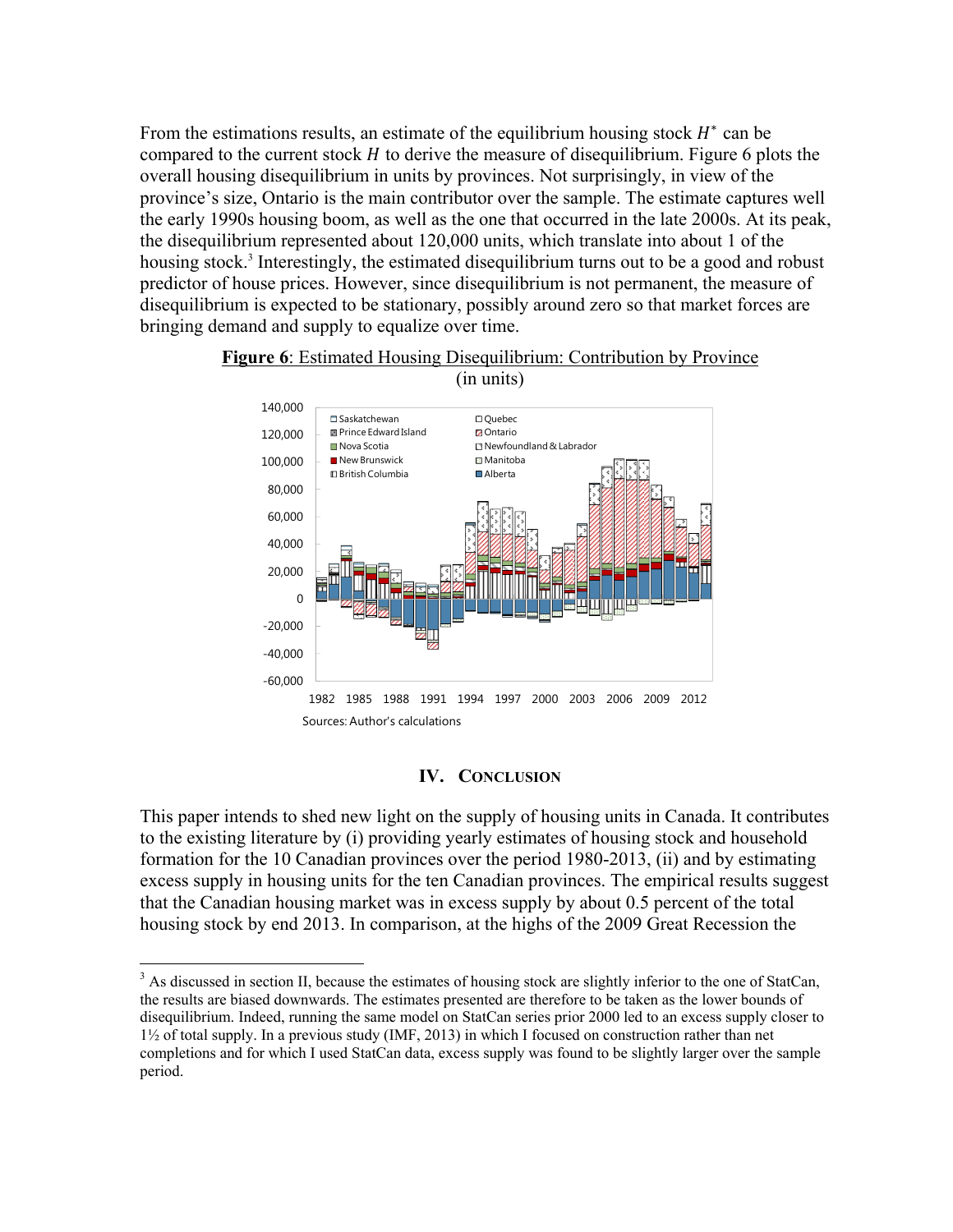excess supply was found to have reached almost 1 percent, and in the aftermath of the early1990s housing crisis, the excess supply reached about 0.6 percent of the total stock and house prices went through a decade long stagnation.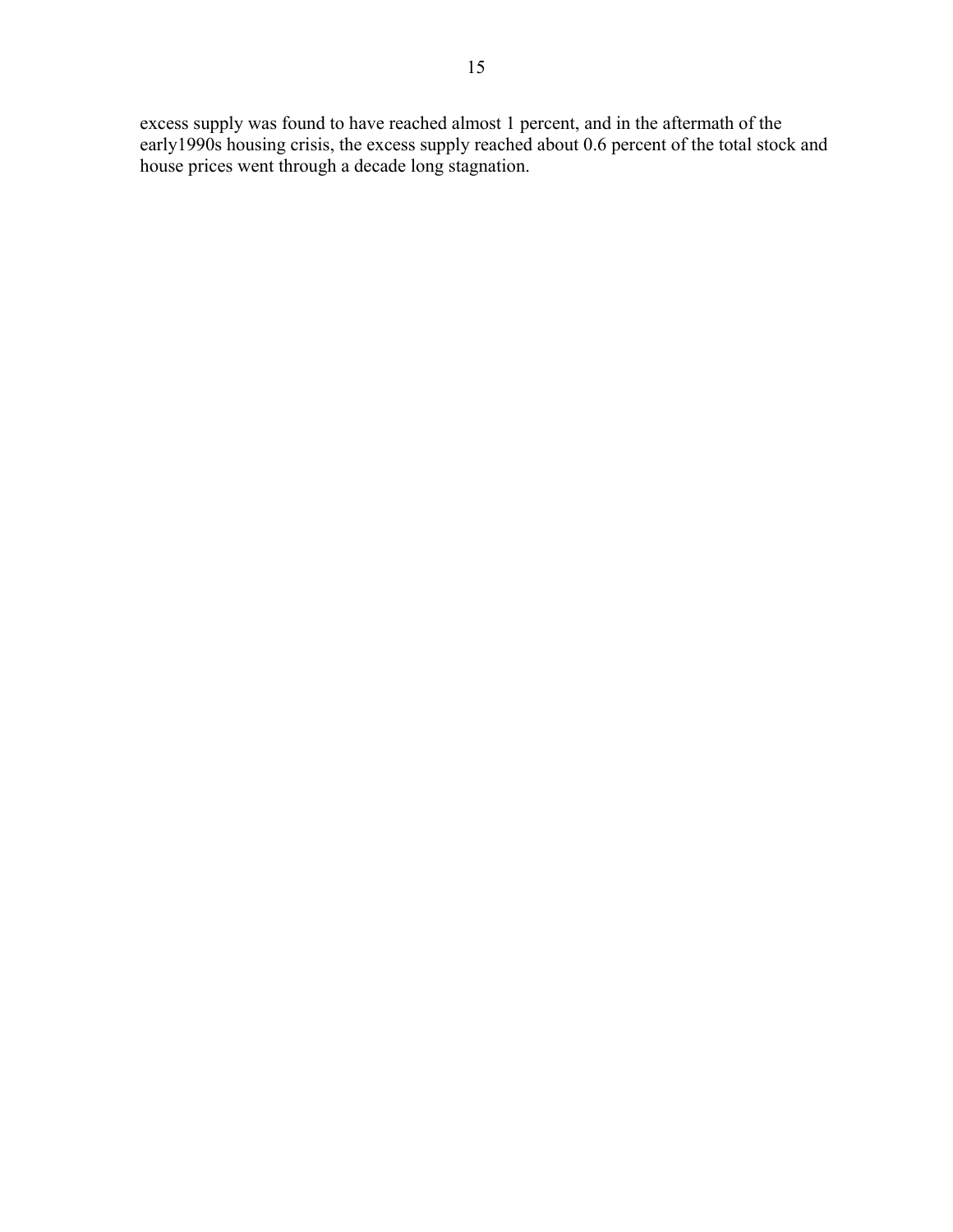#### **REFERENCES**

- Allen, Jason , Robert Amano, David Byrne and Allan Gregory, 2006. "Canadian City Housing Prices and Urban Market Segmentation".
- Ball, Michael, Geoffrey Meen and Christian Nygaard, 2010. "Housing supply price elasticities revisited: Evidence from international, national, local and company data". Journal of Housing Economics 19, pp. 255–268.
- Bank of Canada, 2011. "Housing in Canada". Remarks by Mark Carney, Governor of the Bank of Canada, Vancouver Board of Trade, 15 June 2011
- Bank of Canada, 2013. Monetary Policy Report, April 2013.
- Congressional Budget Office, 2008. "The Outlook for Housing Starts, 2009 to 2012", Background Paper, Pub. No. 3183.
- Demers, Frederick, 2005. "Modelling and Forecasting Housing Investment: The Case of Canada". Bank of Canada, Working Paper No. 2005–41.
- Dupuis, David, and Yi Zheng, 2010. "A Model of Housing Stock for Canada". Bank of Canada, Working Paper No. 2010–19.
- Egebo, Thomas, Pete Richardson and Ian Lienert, 1990. "A model of housing investment for the major OECD economies". OECD, Economic Studies No. 14 (Spring 1990).
- Gabay, Richard, 2011. "Long-term household projections—2011 update". Canadian Mortgage and Housing Corporation, Socio-economic Series 11-008.
- International Monetary Fund, 2012. United States Selected Issues, IMF Country Report No. 12/214.
- International Monetary Fund, 2013. Canada Selected Issues, IMF Country Report No. 13/41.
- Lewis, Roger, 2008. "2006 Census Housing Series: Issue 1—Demographics and Housing Construction". Canadian Mortgage and Housing Corporation, Socio-economic Series 08-004.
- Organization for Economic Co-operation and Development, 2012. OECD Economic Outlook No. 92 (database).

Tomura, Hajime, 2008. "A Model of Housing Boom and Bust in a Small Open Economy". Bank of Canada, Working Paper 2008-9.